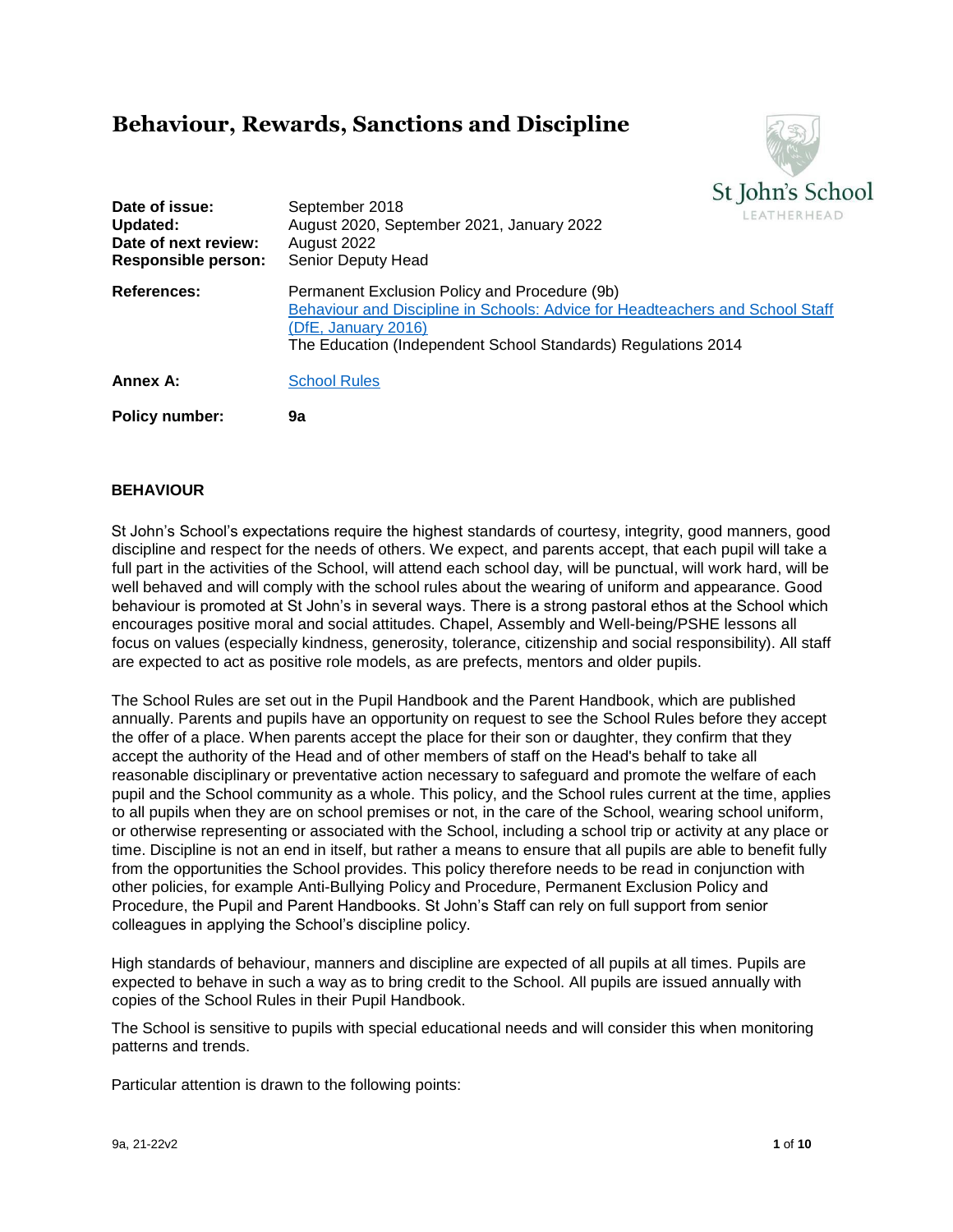- All pupils are expected to display kindness at all times particularly in the presence of adults and in the classroom situation. Staff will make clear their expectations in this respect. The '7 Pillars of Kindness' are on display in every House *(reproduced below)*.
- All conduct which falls short of the high expectations of St John's will be deemed a breach of the School rules and treated seriously.
- Pupils are reminded the use of offensive, derogatory and homophobic language is totally unacceptable.
- All pupils should be aware that the School expects high standards of appearance at all times. Pupils must travel to and from school in uniform unless they have permission to wear alternative clothing.
- Pupils need to be aware of and adhere to the timings of their commitments. Punctuality is a requirement and a courtesy. Pupils needing to miss lessons or other school commitments must explain the circumstances to the appropriate teachers **in advance** and have obtained the permission of their Senior House Staff.
- Sports fixtures are compulsory for pupils selected to represent the School, and the majority of the fixtures take place on Saturdays. All pupils must understand this expectation before they arrive and will be reminded of it when appropriate.

## **The 7 Pillars of Kindness**

#### **Kindness is the most cherished value of our St John's community. Here is what it means in practice.**

- 1. We are essentially a family and should behave as such. So treat others as you would wish to be treated: with friendliness, courtesy, tolerance, and respect.
- 2. Make it your goal to carry out at least one purposeful act of kindness every day. Greeting people with a smile. Holding open a door. Sharing. Including others. Saying thank you.
- 3. Remember that simply listening to someone is often the greatest kindness you can offer.
- 4. Our house system thrives on collaborative effort and friendly competition. Take pride in your house and its achievements without denigrating others.
- 5. Banter that hurts or upsets other people is called bullying whether or not that is your intention. Think about the impact of what you say and do: in school, at home and online.
- 6. Kindness always involves empathy seeing the world from another's point of view and frequently takes courage. It may involve opening up your own feelings to others or standing up for somebody in difficulty.
- 7. Kindness benefits everyone those who display it and those who receive it and it's catching too: kindness encourages kindness. Being kinder makes all of us happier and stronger. So be kind - and feel better for it!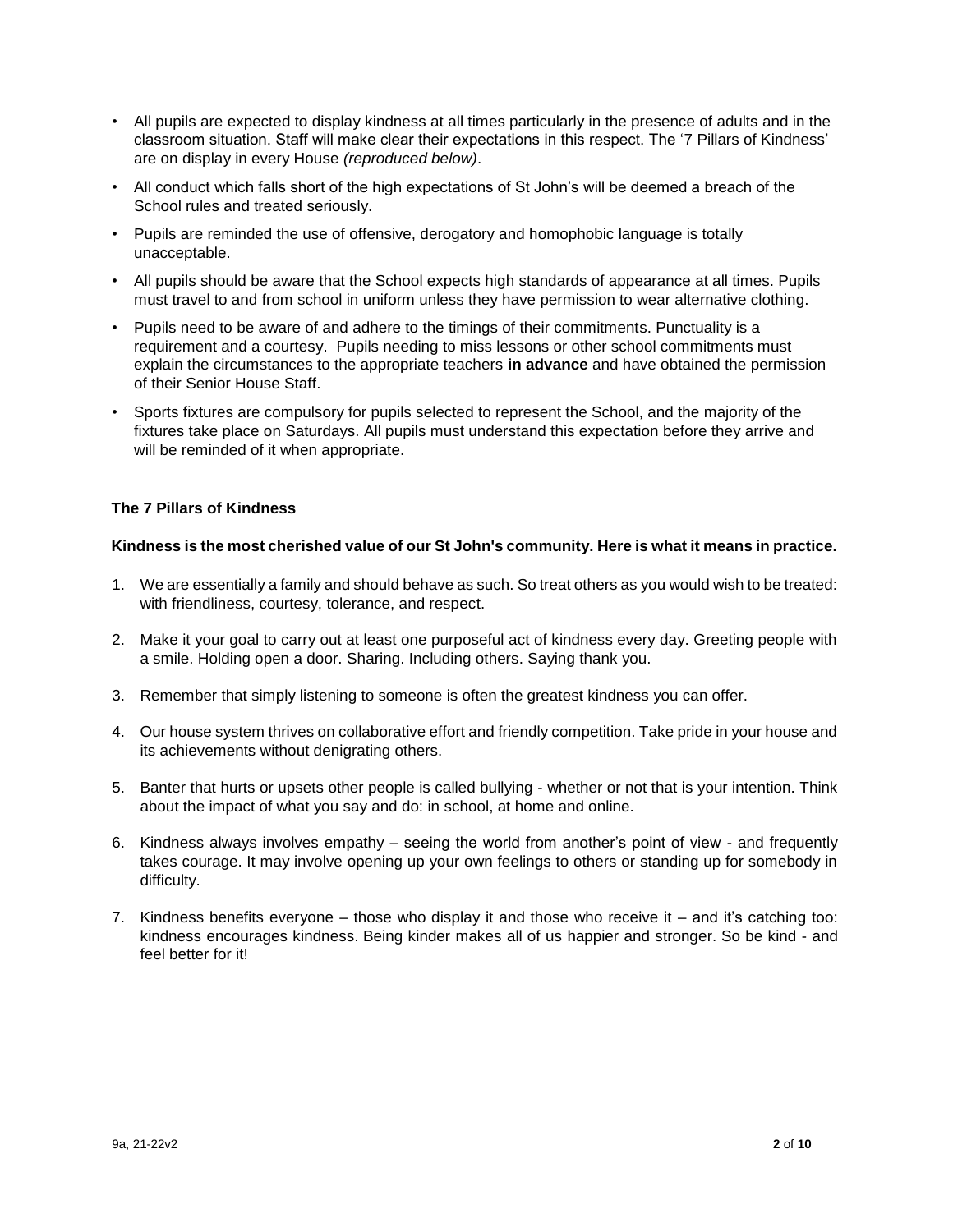# **REWARDS AND SANCTIONS**

## **Rewards**

Rewarding pupils for positive achievements is considered to be extremely important in developing a positive ethos within the School. The School very much believes in the importance of a culture of praise. Staff are encouraged at all times to offer pupils positive feedback on their efforts and achievements and to share positive information about the success of pupils in any aspect of school life. Likewise, tutors are encouraged to let parents know when their child has done something worthy of praise. St John's uses the following specific rewards:

## **Academic**

- **Engagement Prizes** are awarded termly to those pupils who have achieved the highest overall engagement grades in their year group. Approximately 20 pupils in each year group will be recognised with Engagement Prizes each term.
- **Credits** are awarded to pupils for a good piece of work relative to their ability. Tutors are automatically informed when a credit is awarded to one of their tutees. Pupils are also automatically informed. Credits contribute towards the House Shield scores.
- **Distinctions** are awarded to pupils who produce work of exceptional quality relative to their ability. The Head will expect to have the work shown to them by the pupil so that the pupil can be congratulated. A distinction is worth two credits.
- **Head's Credit Prizes** are awarded to pupils who have gained the appropriate number of credits: ten in the junior school and seven in the Sixth Form (Distinctions each count as two credits).
- **Lower Sixth Academic Scholarships** are awarded annually to those pupils who were not academic scholars on entry to the School but who have performed well in GCSE examinations. In so doing, they stand out alongside the School's academic leaders. Although the scholarships carry no financial benefit, they are highly prestigious awards.
- **Academic Prizes** are awarded on Speech Day to the academic leaders in each subject.
- **Dux of the Year** is the title awarded on Speech Day to the academic leader of each year group. The Dux of the Upper Sixth Form is also awarded the title of Dux of the School.

# **Colours**

#### *Guidelines*

Awards can be made in any co-curricular activity; the crucial issue is the level of achievement made by the individual pupil. Awards are made on the basis of contribution over a period of time, rather than a single performance, however outstanding. The final decision as to whether a pupil qualifies for School Colours or Full Colours lies with the Head. The decision regarding House Colours lies with the Senior House Staff.

#### *House Colours*

House Colours serve to recognise contribution to and excellence in the House community. House Colours are awarded by Senior House Staff

#### *School Colours*

School Colours serve to recognise excellence at the highest level. To qualify for School Colours in a particular activity a pupil should have fulfilled all of the following criteria:

- Exceptional level of performance, beyond the normal expectations of first-team level
- Outstanding level of commitment to training/practice
- Outstanding attitude and reliability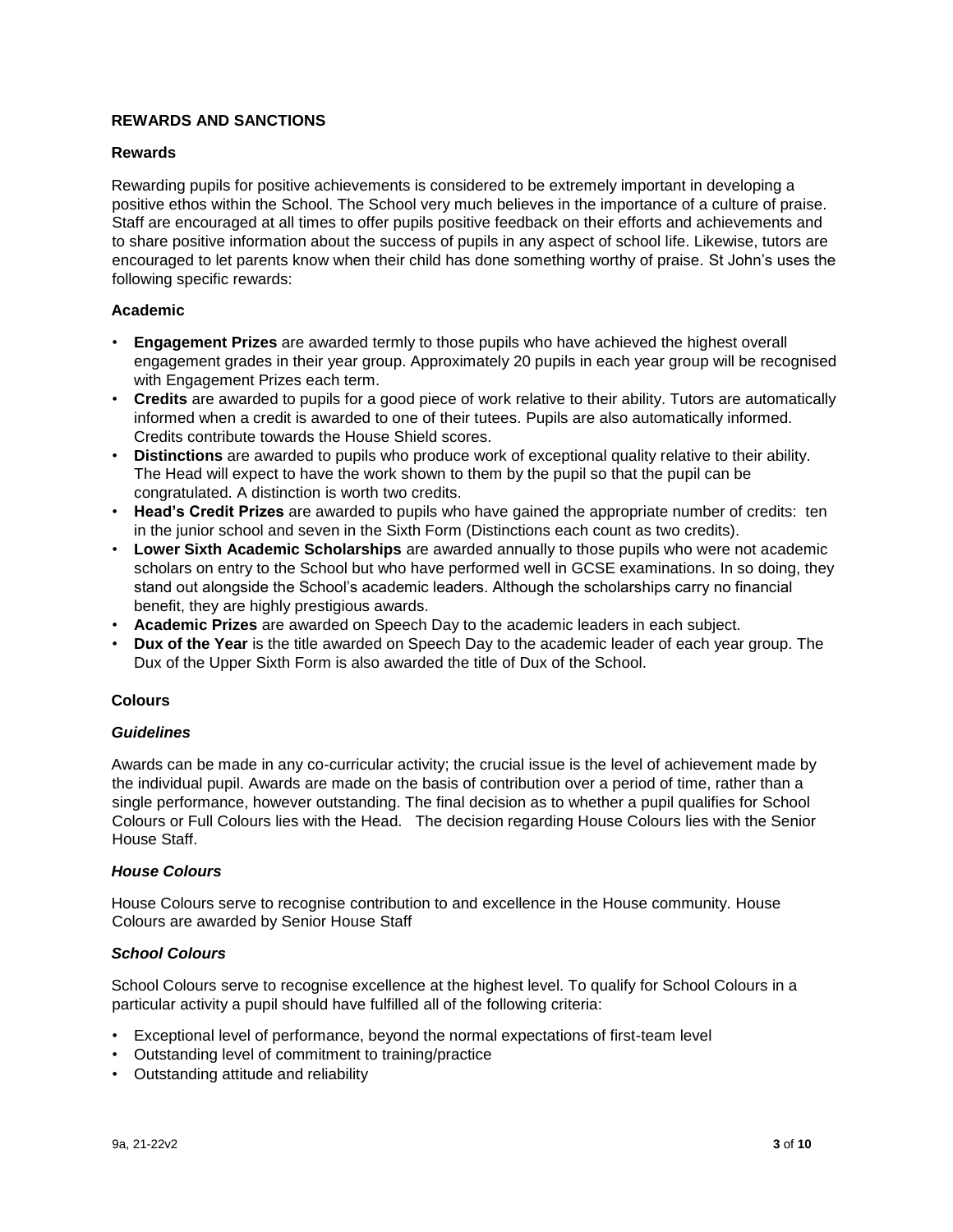# *Full Colours*

Full Colours recognise the achievement of consistently representing the School at the top level. To qualify for Full Colours in a particular activity a pupil should have fulfilled all of the following criteria:

- Highest level of school-based performance
- Outstanding level of commitment to training/practice
- Outstanding attitude and reliability

Candidates will only be considered if they have made a significant contribution at the highest level e.g. in sport, this should be at least 75% of possible matches at first team level; for other activities, those under consideration should rank among the top performers in the School and their contribution should be the equal of that of a regular first team player. The Head reserves the right to award colours to those not fully fulfilling the above, e.g. as a result of injury.

#### *Service Awards*

In addition to the above, Service Awards are made to those involved in either the Combined Cadet Force or the Community Service Unit. They are made to members of the Sixth Form who have given outstanding service over a significant period of time.

## **Prefects**

The School strongly believes in the benefits of prefects. There are four categories of prefect in the School:

- 1. The two School Captains whose role it is to provide strong guidance and leadership to the pupil body as a whole.
- 2. The School Prefects who assist the School Captains in their role by carrying out various school based responsibilities.
- 3. House Captains whose role is to ensure that the pupils in their house receive strong guidance and leadership.
- 4. House Prefects who carry out various duties in the houses and set a clear example to others in the house.

Further details on the role, selection and training of prefects can be found in the document "Prefects at St John's".

## **Mentors**

Academic Mentors are Lower Sixth pupils who help younger members within the School with any aspect of their learning or school life. They offer advice and support with matters such as organisation, study skills, how to work towards academic targets and extension and navigating all aspects of school life. Mentors are selected by the Head of Lower School. House mentors are selected by SHS.

# **LOWER SCHOOL REWARDS**

In addition to the above some elements of the rewards system are specific to the Lower School pupils

#### **Academic:**

Credits are awarded for good work in class/prep and for engaging in independent learning. They are recorded electronically by teachers and reported directly to tutors. Credits are collected as part of the Lower School credit competition between tutor groups. Distinctions are awarded for outstanding work which is shown to the Head of Lower School (and Head if appropriate)

Credit certificates are awarded by the Head of Lower School in Lower School assemblies: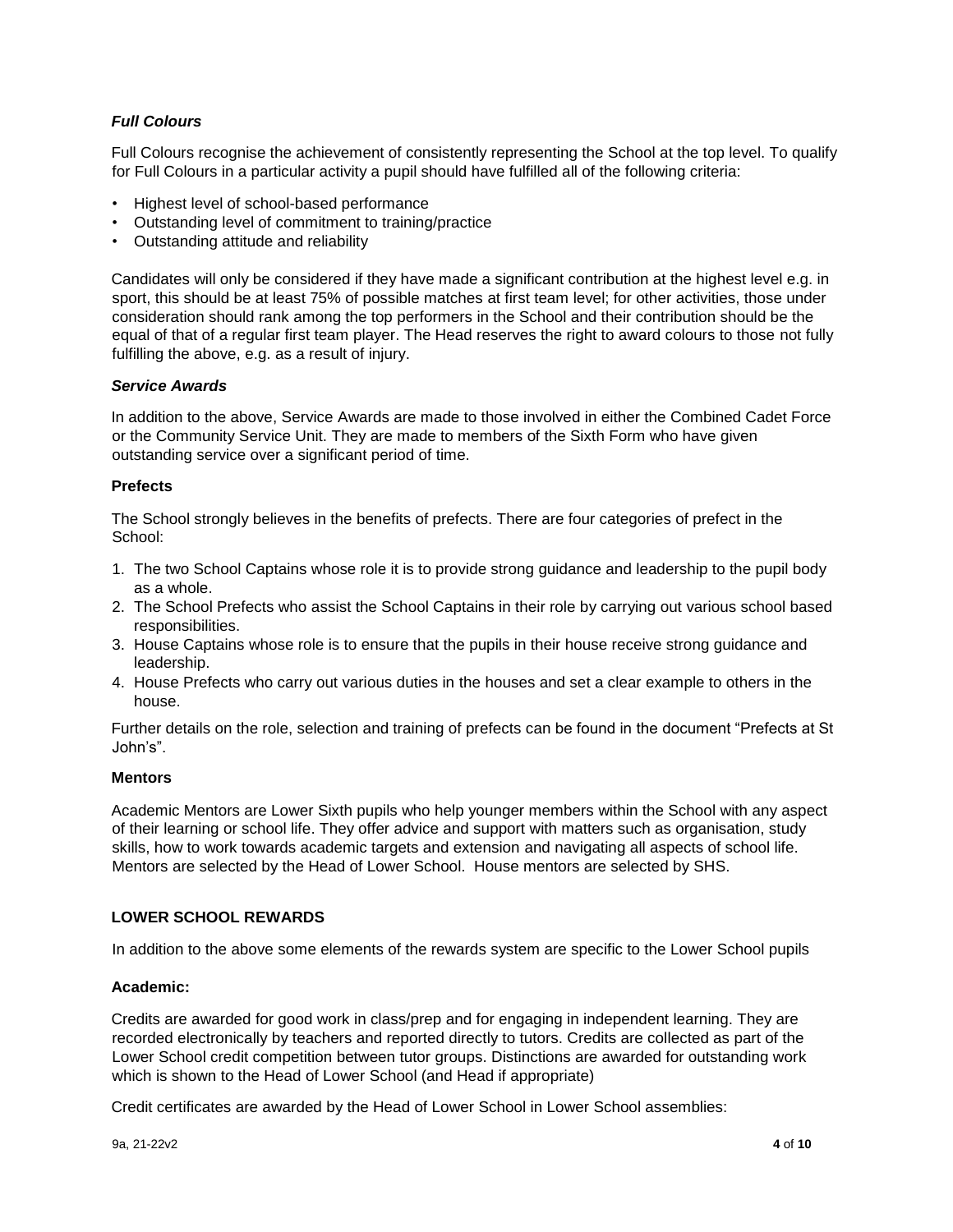- $\cdot$  10 = bronze certificate
- 25 = silver certificate
- $\cdot$  50 = gold certificate

Engagement prizes are awarded in line with the reporting cycle to the top two pupils in each tutor group.

#### **Co-curricular – Lower School Colours:**

Half colours and full colours are awarded for outstanding achievement in a sporting, cultural or service activity. These are awarded on a termly basis by the Head of Lower School and the Lower School tutor team to a small number of pupils who have excelled in a particular area of the School.

## **SANCTIONS**

While it is important to treat all pupils equally, it is accepted that staff must take additional care when administering sanctions to pupils who have Special Educational Needs, particularly if they have organisational difficulties, are receiving some form of academic support or are in transition. The School will sometimes moderate the sanction system in order to support a pupil if they have known difficulties. Consideration will also be given to any pastoral matters that may have an impact on a pupil's behaviour in class or around School, or on the quality of their work. Where there are, for example, problems at home, there is room for flexibility in the sanction system at the discretion of the Senior Deputy Head.

The School's policy is under-pinned by the following fundamental principles:

- The level of punishment should be proportionate to the seriousness of the offence.
- Punishment must be fair and consistent and, where possible, seen to be so by the pupil(s).
- All sanctions should be awarded as a last, rather than as a first, resort.
- Concerns about academic progress, behaviour or uniform can be highlighted using the 'concern' flag on iSAMS, so that tutors have an opportunity to deal with issues without resorting to sanctions.

Two forms of concern can be registered through iSAMS (but must be communicated verbally to the pupil first): an Academic Concern and a Behaviour Concern. The purpose of these sanctions is to separate clearly concerns about academic work from the conduct of pupils in lessons.

#### **Guidelines on sanctions**

Academic Concern – relates to the quality of or effort put into academic work (in class or as prep), the engagement in a subject or a pupil's organisation.

Academic concerns are to be issued if a pupil falls short in terms of the expectations for:

- 1) Organisation
- 2) Engagement
- 3) Prep
- 4) Classwork

Behaviour Concern – relates to the conduct or behaviour of a pupil in an academic lesson and a pupil's timekeeping.

Behaviour concerns are to be issued for:

- 1) Poor conduct\*
- 2) Lateness

\*The process for a Behaviour Concern for poor conduct in a lesson is as follows: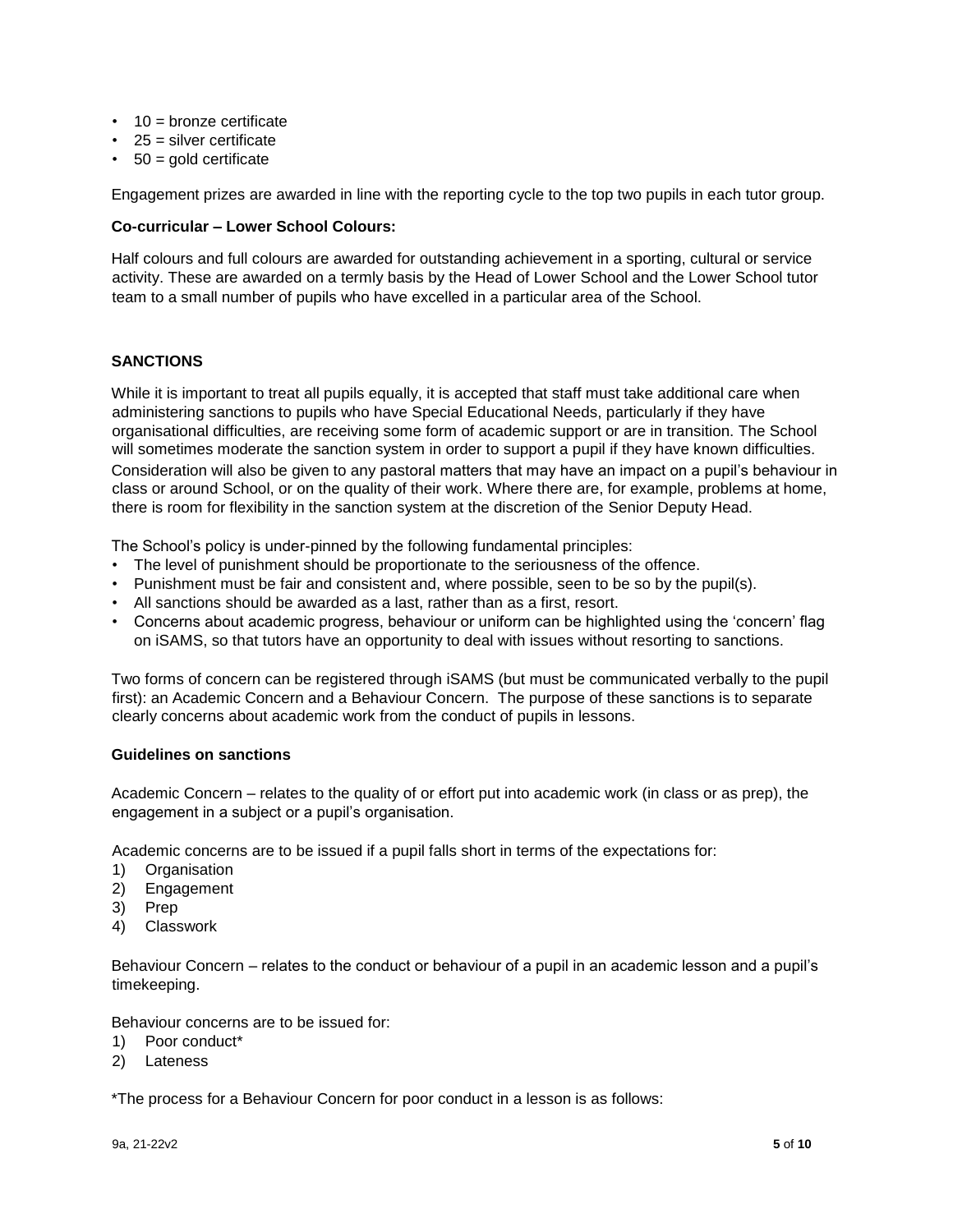- 1) The teacher warns the pupil clearly about their conduct, which is disrupting the lesson.
- 2) The pupil continues to act in an inappropriate manner and is therefore issued a Behaviour Concern.
- 3) Should a pupil continue to disrupt the lesson after being issued a Behaviour Concern, they should be sent out of the lesson to the Senior Deputy Head. If they are unavailable, then the pupil should seek the Deputy Head.

Once an Academic or Behaviour Concern is issued on iSAMS, an automated email will be sent to the relevant tutor and SHS. Staff should enter these concerns on the day of issue. The tutor then discusses the sanction with the pupil and a brief email is sent to the teacher confirming that this matter has been addressed.

The first three Academic or Behaviour Concerns a pupil receives per half term are dealt with by the tutor and/or SHS. Once a fourth is received, the pupil concerned will meet with the member of staff listed below, which will result in a suitable action plan being put in place for that individual, possibly with the use of a monitoring book and if deemed necessary an appropriate detention.

- Lower and Upper Third –Assistant Head (Head of Lower School)
- Fourth Form, Lower Fifth and Upper Fifth Assistant Head (Upper School)
- Lower and Upper Sixth Assistant Head (Head of Sixth Form)

Should a pupil fail to respond to the measures put in place by the staff listed above, they will be sent to the Senior Deputy Head or Deputy Head (Pastoral) and sterner provisions will be put in place. In the case of extremely poor behaviour, a pupil can expect to be issued a Deputy Head's Detention.

#### **Physical Intervention**

Refer to the School's Physical Intervention and Restraint Policy and Procedures.

#### **Corporal punishment**

Under Section 131 of the Schools Standards and Framework Act 1998, corporal punishment is prohibited for all pupils in independent schools, including St John's.

#### **House Sanctions**

The following guidelines must be observed:

- Sanctions must only ever be used as a last resort; education and positive relationships between tutors and pupils (and between the pupils themselves are greatly preferable).
- All sanctions given in House should be in accordance with school policy and should be recorded on iSAMS.
- Sanctions must be applied consistently across all houses.
- At no time should sanctions be of a physical nature, humiliating or degrading.

#### **Immediate action if a lesson is being disrupted**

The teacher should inform the pupil(s) what it is they are doing that is causing the disruption and warn them that they will be issued a Behaviour Concern if they continue. If the disruption continues a Behaviour Concern is issued. Should a pupil continue to be disruptive they are sent to the Senior Deputy Head. Pupils should not be placed in the corridor outside a lesson. Staff should email the Senior Deputy Head and the Deputy Head's PA to inform them a pupil has been sent out.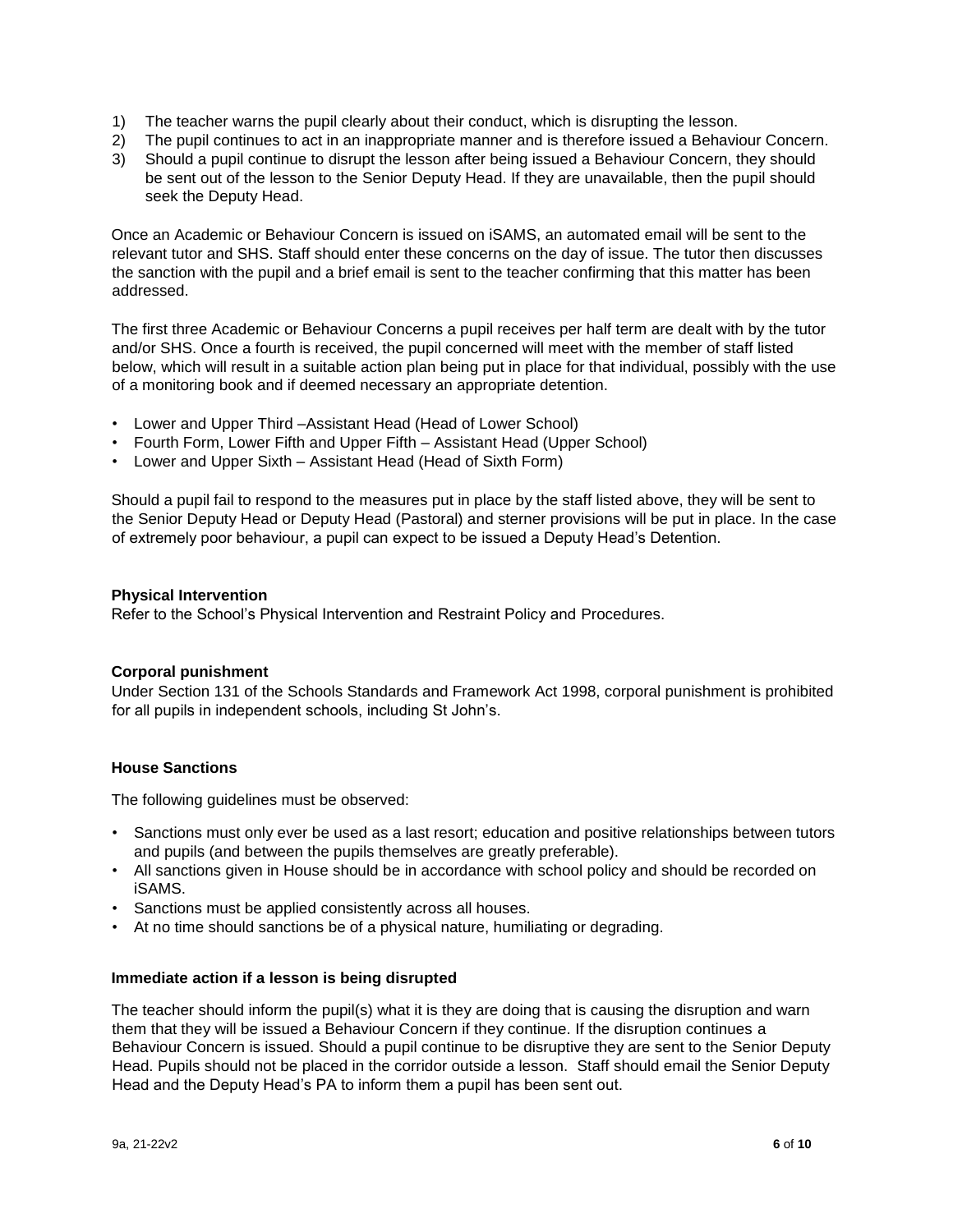## **Detentions and Exclusions**

These are issued for other breaches of school discipline. There are four categories of detention: Lunchtime Detention, Senior House Staff Detention, Deputy Head's Detention and fixed term exclusion.

The following guidelines should be applied in issuing detentions. If in doubt about the appropriate sanction, staff are asked to discuss the matter with the Senior Deputy Head or the Deputy Head (Pastoral). Sanctions should only be applied as a last resort after other avenues have been explored. Pupils should have a clear picture of the expectations of all staff and should also be given the opportunity to meet and to maintain the standards expected before any sanction is applied. It is equally important that both good behaviour and the adherence to the 7 Pillars of Kindness are praised at every opportunity and tutors should be informed if such praise has been given so that it can be reinforced.

The pupil's housemaster/mistress or tutor should always communicate with parents when one of these sanctions has been issued. In more serious cases, there may also be communication from the Head, Senior Deputy Head or Deputy Head (Pastoral).

#### **Lunchtime Detentions**

These are issued, following appropriate warnings. Only a HoD or SHS may use this sanction. There should be evidence of dialogue between teacher, HoD and tutor or SHS before this sanction is applied. The appropriate Assistant Head should be copied into emails so that he/she has a clear idea of when such sanctions are likely.

## **Senior House Staff Detentions**

SHS Detentions may only be awarded by SHS and academic staff members of SMT. The detention takes place weekly on Friday evenings for one hour, starting at 4.30pm. Pupils will be required to undertake reflective writing as directed by their Housemaster/Housemistress or the Senior Deputy Head.

The following might, for example, merit a Senior House Staff Detention:

- Failure to attend activities (including games, music practices and sporting fixtures) without the appropriate permission.
- Misconduct outside class which cannot satisfactorily be dealt with using a house–based punishment.
- A repeated, minor breach of the School rules (e.g. chewing gum, incorrect use of mobile phones, unacceptable dress or appearance).
- Being out of a designated study area during private study time.
- Persistent late arrival to Registration.

Any pupil who has not registered for their SHS detention on a Friday evening will be contacted by Reception as a safeguarding concern. Staff taking the detention should notify Reception (or LCM) by 1640hrs with the names of any missing pupils.

#### **Deputy Head's Detentions**

These are awarded by the Head, Senior Deputy Head, Deputy Head (Pastoral) or Deputy Head (Academic) for more serious breaches of school discipline. A Deputy Head's Detention lasts for one and a half hours and takes place each week from 4.30-6.00 pm on a Friday evening. Pupils will be required to undertake reflective writing as directed by the Senior Deputy Head or Deputy Heads'.

The following might, for example, merit a Deputy Head's Detention:

- Rudeness to a member of staff.
- Missing a lesson without the appropriate permission.
- Missing morning chapel/Assembly without the appropriate permission.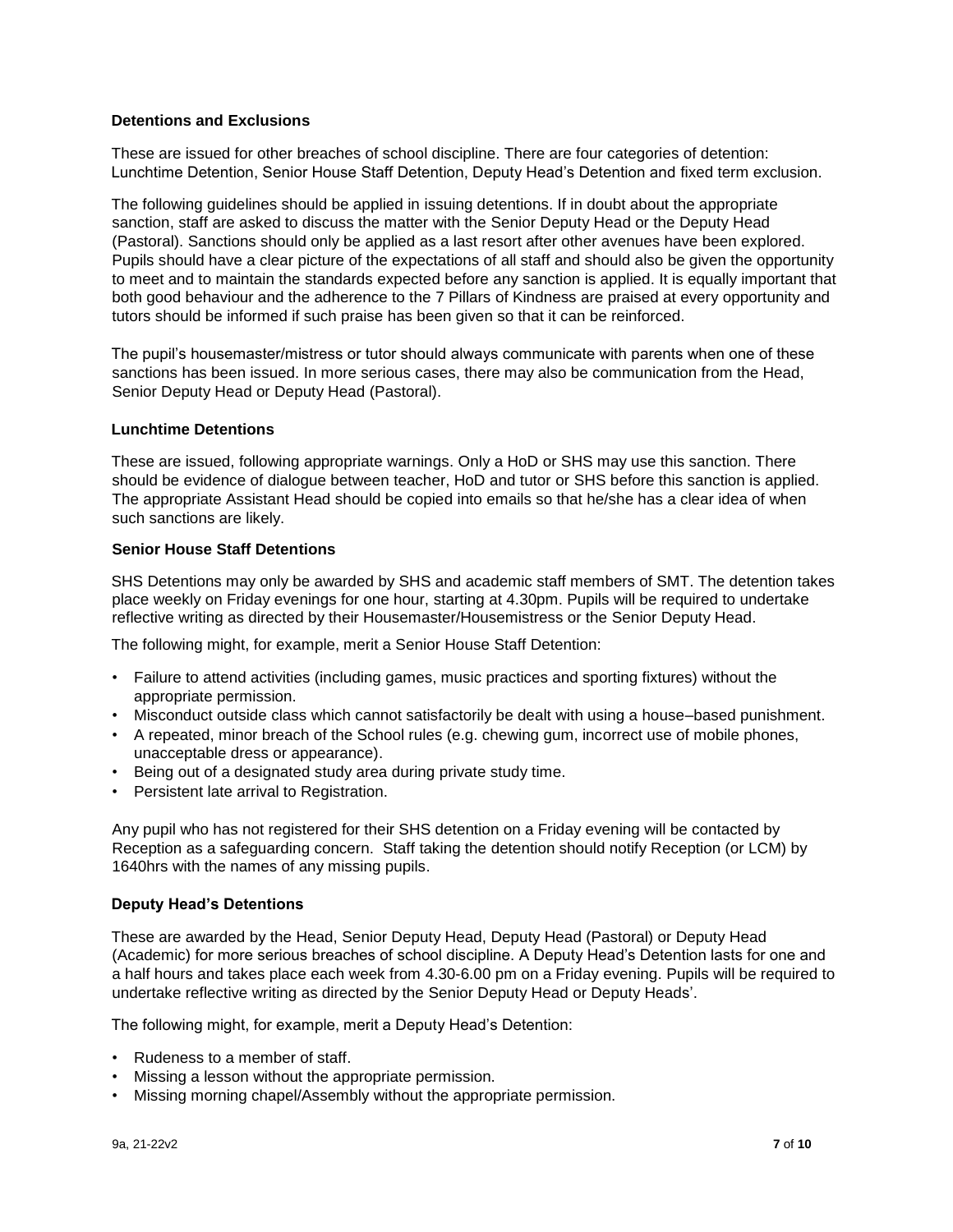- Being told by a member of staff to leave a lesson for disciplinary reasons.
- Misconduct deemed to be too serious for an SHS Detention but not meriting a fixed term exclusion.
- Being off site during school hours without the appropriate permission.
- Entering other pupils' space (to include desk area/ locker) without permission.
- Certain driving offences (e.g. using the car during the School day without permission).

Any pupil who has not registered for their Deputy Head's detention on a Friday evening will be contacted by Reception as a safeguarding concern. Staff taking the detention should notify Reception (or LCM) by 1640hrs with the names of any missing pupils.

#### **Fixed Term Exclusions**

A pupil may be temporarily excluded from school by the Head or the Senior Deputy Head for either repeated acts of indiscipline or for a single serious breach of school rules.

There are two levels of fixed term exclusion; an Internal Fixed Term Exclusion which is served on site in an area set apart from the rest of the pupils and for more serious offences, an External Fixed Term Exclusion, which is served at home. Fixed Term Exclusions may also be awarded for repetition of an offence that initially merited a Deputy Head's Detention. During such an exclusion, pupils will not be allowed to attend lessons, the House, or activities and will not be able to represent the School competitively.

The following might, for example, merit a Fixed Term Exclusion:

- Swearing about the action of a member of staff. Swearing at a member of staff is likely to result in permanent exclusion.
- Leaving a boarding house after 10.15 pm without permission.
- Deliberate vandalism.
- Minor theft.
- Violence.
- Misuse of fire extinguishers.
- Missing a Deputy Head's Detention without excuse.

The lists for offences meriting a Fixed Term Exclusion are not exclusive, but are merely given as a guide. Where a particular offence is not listed, a discussion with the Senior Deputy Head or Deputy Head (Pastoral) regarding the appropriate punishment is important to ensure consistency. Any punishment must, in any case, take into consideration the particular circumstances under which an offence has been committed.

#### **Sanctions Relating to Covid-19 Control Measures**

Pupils are expected to follow the current infection control guidance, which might vary from time to time.

We understand there will be a period of adjustment whenever protocols and rules are updated, and some pupils may struggle to adhere to new rules. The School response will be as follows:

#### **A non-deliberate act**

For a first offence of a non-deliberate act the School will support and educate pupils to help them understand the importance of the rules and will discuss strategies to avoid further infringements. Parents will be informed.

For repeat offences we will continue to support the pupil, but a Friday night detention will be issued and further advice will be offered to support the pupil in making educated choices. Parents will be informed and through dialogue it will be ascertained if it is safe for the pupil to remain on site.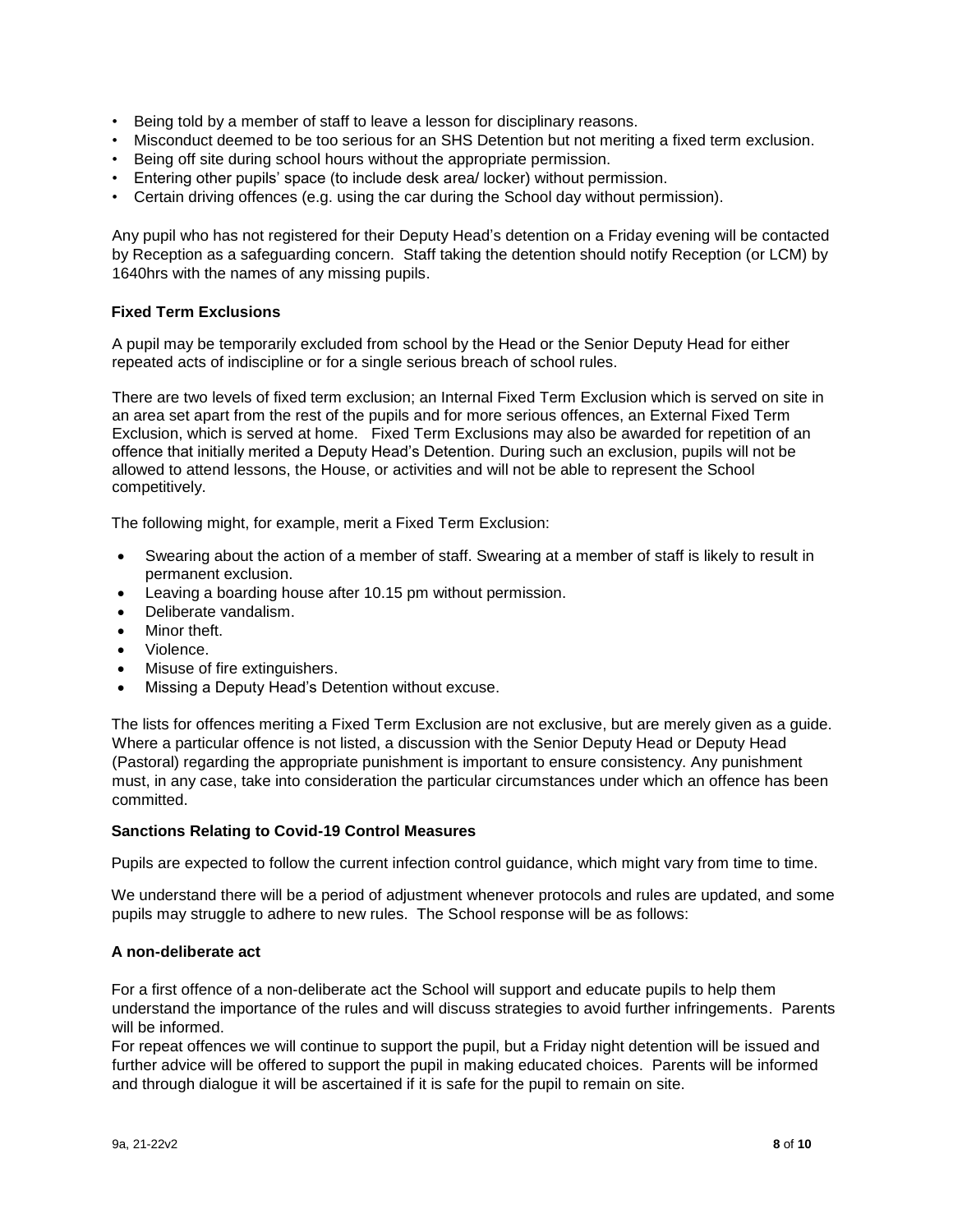## **A deliberate act**

A deliberate act such as purposefully coughing or spitting at another pupil, purposefully breaking the infection control rules or any other deliberate act which might put another member of the School community at risk will be treated very seriously. This will result in a fixed term exclusion from school and through dialogue it will be ascertained if it is safe for the pupil to return to site.

In all cases each incident will be treated with an understanding of the individual pupil and any educational need or vulnerability will be taken into account.

#### **Fines**

A pupil may be fined a sum of money (maximum £50) if school property is vandalised or if the fire alarm system is tampered with. (Damage repair costs may involve additional payments).

#### **Permanent Exclusion**

The School must maintain discipline and good conduct to ensure an orderly environment. The Parent Contract, this Policy and the School Rules are clear about what constitutes unacceptable conduct and the possible consequences of such conduct.

A pupil may be excluded permanently from the School if it is proved on the balance of probabilities that the Pupil has committed a very grave breach of discipline or a serious criminal offence. Permanent Exclusion is reserved for the most serious breaches. The Head shall act with procedural fairness in all such cases. The Head's decision to exclude permanently shall be subject to a Governors' Review if requested by the Parents. The Pupil shall be excluded from the School pending the outcome of the Review.

Please refer to the School's Permanent Exclusion Policy and Procedure.